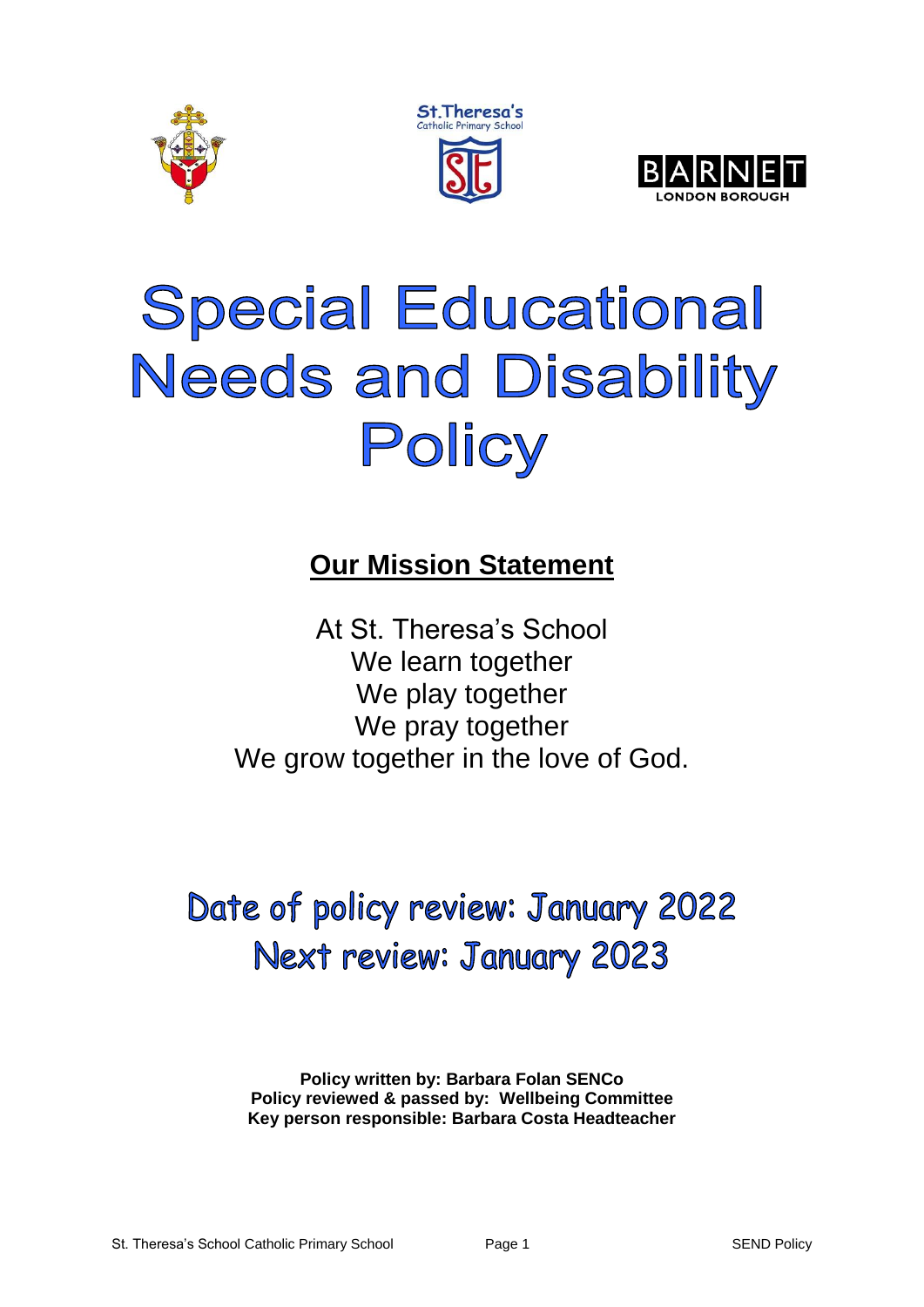#### **1. Definition of Special Educational Needs and Disabilities (SEND)**

'A child or young person has SEND if they have a learning difficulty or disability which calls for special educational provision to be made for him or her.

A child of compulsory school age or a young person has a learning difficulty or disability if he or she:

- Has significantly greater difficulty in learning than the majority of others the same age, or
- Has a disability which prevents him or her from making use of facilities of a kind generally provided for others of the same age in mainstream schools.'

A lack of progress or attainment does not automatically mean that a child has a special educational need. If a child's behaviour is deteriorating or not as the school would expect, the school will look at the underlying causes and seek to ascertain whether it is a special educational need that is affecting the child's behaviour or other factors, for example:

- Attendance and punctuality.
- Health and welfare.
- Housing difficulties.
- English as an additional language.
- Circumstances leading to eligibility for Pupil premium.
- Being a looked after child.

Pupils must not be regarded as having a learning difficulty solely because the language or form of language (e.g. sign-language) at home is different from the language in which they will be taught.

#### **2. Rationale**

This policy describes how St. Theresa's Primary School follows the national guidance on Special Educational Needs and Disabilities (SEN/D) which is set out in the revised Special Educational Needs Code of Practice (2014).

At St. Theresa's we respond to the requirements and agenda of the 2014 SEND Code of Practice as well as Every Child Matters (2005) and the Equality Act (2010) in order to meet most effectively pupils' special or additional educational needs. This includes gifted & talented children.

St Theresa's Primary School is highly inclusive and strongly believes that every child should have the best possible learning opportunities. Our SEND policy reinforces the need for 'Quality First Teaching' that is fully inclusive enabling pupils with special educational needs and disabilities (SEND) to reach their full potential, to be actively included in the school community and to make successful transitions between year groups, key stages and Secondary school. It is the responsibility of each member of staff to ensure that the principles and procedures are adhered to at all times.

 We recognise that all children, including those with particular special educational needs or disabilities, have an entitlement to fulfil their optimum potential.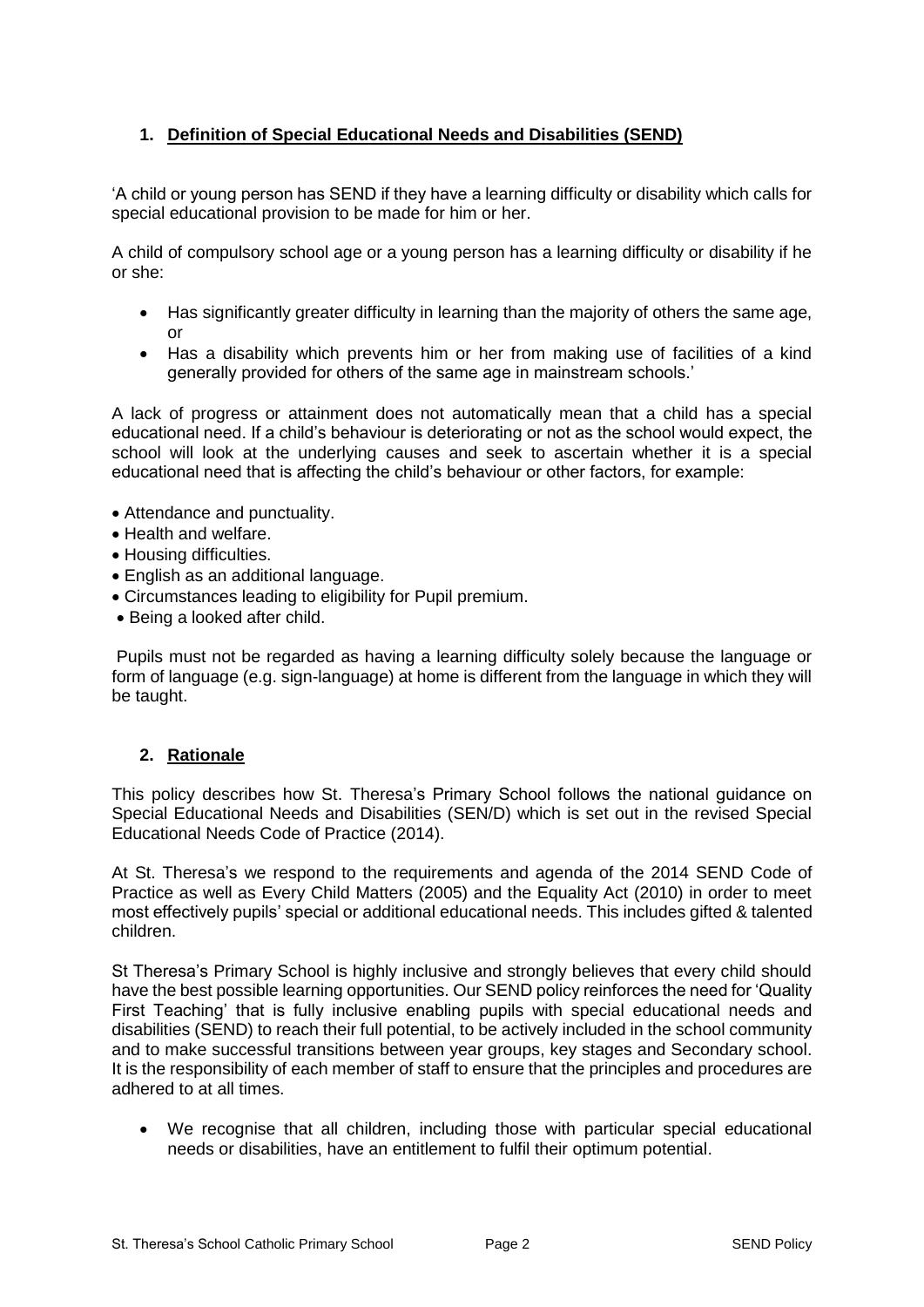- We strive to ensure that all children participate fully in learning activities and experiences and aim to provide a curriculum that is delivered in a creative and multisensory way.
- Continue to develop an ethos and curriculum of appropriate teaching styles to help those that find learning difficult.
- We work closely with parents/carers and outside agencies to monitor a child's progress and we provide effective additional support to meet the child's needs.
- We take great pride in the fact that support for the emotional well-being of all pupils is upheld using the Zones of Regulation and our Catholic values throughout the school.

#### **3. Aims**

Provision for SEND is seen as a whole school, whole staff responsibility. All staff and Governors take responsibility and are committed to ensure that:

- Curriculum planning addresses the individual needs and abilities of all pupils. These needs are individually assessed and regularly monitored.
- We encourage all pupils and staff to value and respect individual differences and to praise positive behaviour and achievements.
- The identification of all pupils requiring SEND provision as early as possible in their school career.
- Pupils with SEND take as full a part as possible in all school activities.
- Parents of pupils with SEND are kept fully informed of their child's progress and attainment.
- Pupils with SEND are involved, where practicable, in decisions affecting their future SEND provision.
- The expertise of other professionals is fully exploited to further the success of the individual child.
- Pupils that are Gifted and Talented are appropriately identified and supported.
- To secure improved attainment and progression for children with SEND
- To ensure a high level of staff expertise to meet pupil need, through well targeted continuing professional development
- To ensure that a graduated response of Assess/Plan/Do/Review (APDR) is implemented in the provision of additional support
- To ensure a high level of staff expertise to meet the needs of all pupils including those with SEND through well targeted continuing professional development (Quality First Teaching)
- To promote children's emotional wellbeing and self-esteem

We recognise that at different times during their school life a child or young person may have a special need or disability. In implementing this policy, we believe pupils will be helped to overcome and manage their difficulties. Whilst many factors contribute to the range of difficulties experienced by some pupils, we believe that much can be done to overcome them by parents, teachers and pupils working together to secure high levels of achievement for all.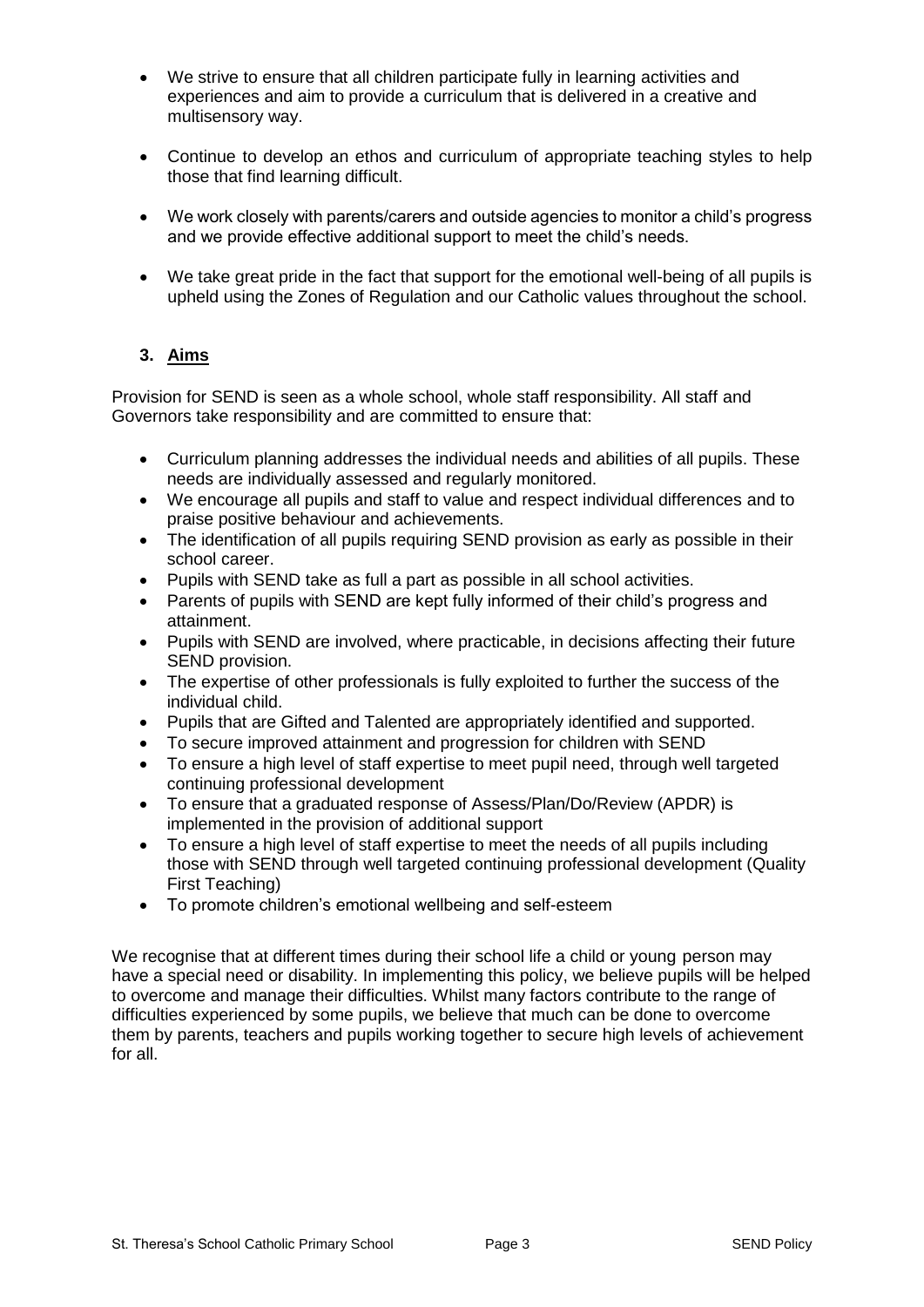#### **4. Roles and Responsibilities**

Every teacher is responsible and accountable for the progress and development of all students in their class even where students access additional support from teaching assistants or specialist staff. Teaching and supporting students with SEND is therefore a whole school responsibility requiring a whole school response. In order to achieve this, we will work in partnership with parents/carers, students, local authorities, specialist providers and other external agencies to meet the individual needs of our students.

#### **The role of the Headteacher**

The Headteacher has responsibility for the day-to-day management of all aspects of the school's work including provision for pupils with SEN/D. They will keep the Governing body fully informed and at the same time work closely with all staff.

#### *Key responsibilities include:*

Ensuring that those teaching or working with pupils with SEND are aware of their needs, and have arrangements in place to meet them.

Ensuring that teachers monitor and review pupils' progress during the course of the academic year.

- Cooperating with the LA during annual EHC plan reviews.
- Ensuring that the SENDCO has sufficient time and resources to carry out their functions.
- Providing the SENDCO with sufficient administrative support and time away from teaching to enable them to fulfil their responsibilities, in a similar way to other important strategic roles within the school.
- Appointing a designated teacher for 'looked after' children (the SENDCO) to ensure that the needs of the pupil are fully understood by relevant school staff.
- Regularly and carefully reviewing the quality of teaching for pupils at risk of underachievement, as a core part of the school's performance management arrangements.
- Ensuring that teachers understand the strategies to identify and support vulnerable pupils, and possess knowledge of the types of SEND most frequently encountered.
- Ensuring that procedures and policies for the day-to-day running of the school do not directly or indirectly discriminate against pupils with SEND.
- Taking steps to ensure that pupils and parents/carers are actively supported in contributing to needs assessments, and developing and reviewing EHC plans.
- Establishing and maintaining a culture of high expectations and include young people with SEND in all opportunities available to other pupils.
- Consulting health and social care professionals, pupils and parents/carers to ensure the needs of children with medical conditions are effectively supported.
- Keeping parents/carers and relevant teachers up-to-date with any changes or concerns involving the pupil.
- Identifying any patterns in the identification of SEND within the school and in comparison with national data.
- Reporting to the governing board on the impact of SEND policies and procedures, including on the pupils' mental health and wellbeing.
- Ensuring that the SENDCO is provided with training

#### **The Governing Body will**: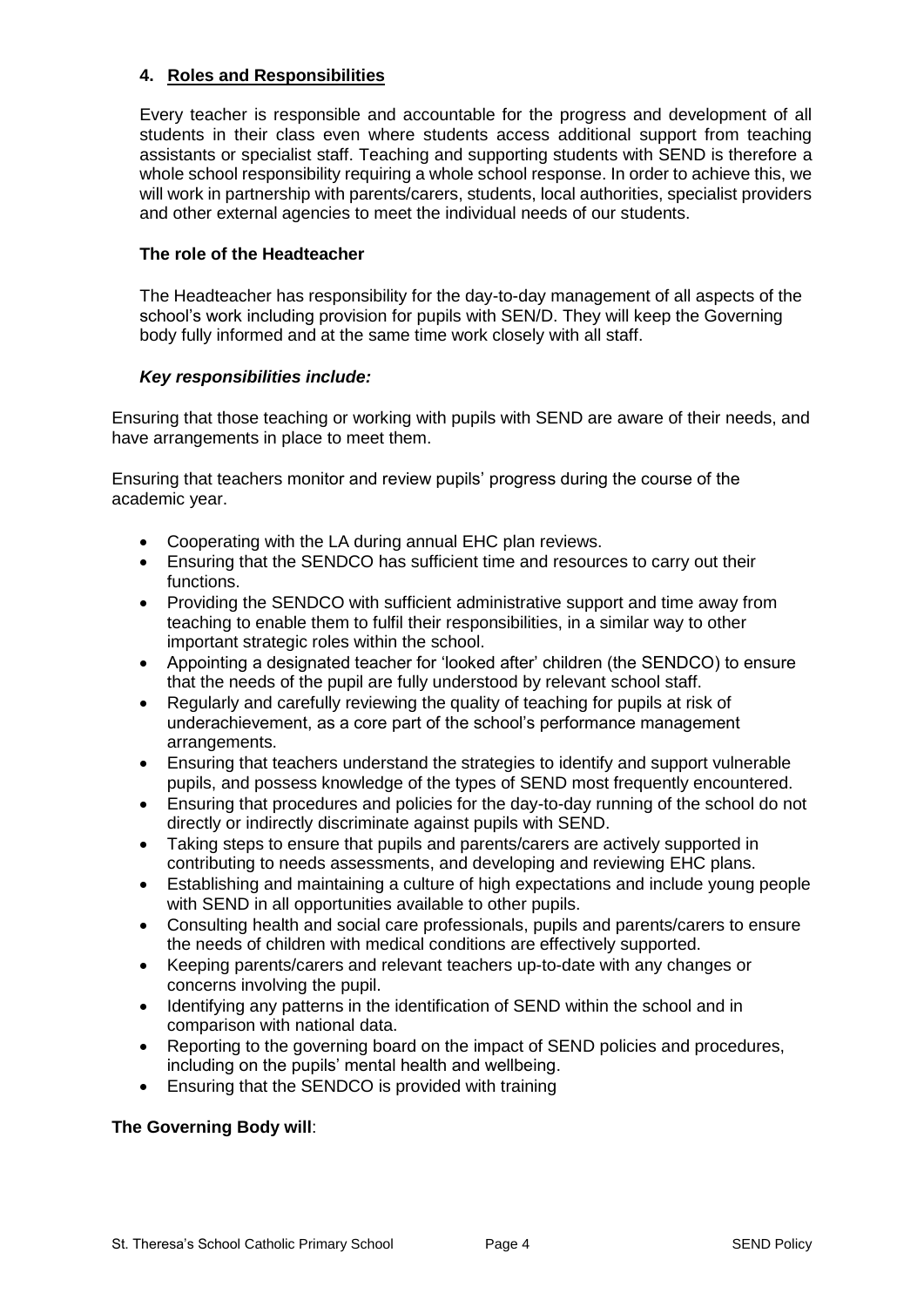The Governing Body's role is to supervise SEN/D provision in St. Theresa's School: There is an appointed named Governor responsible for SEN/D. They will take a particular interest, on behalf of the Governing body, in the way we manage provision for pupils with SEN/D and to report on this regularly to the Governing body.

- Appoint a SEND Governor
- Do its best to ensure that the necessary provision is made for any child who has special educational needs
- Have regard to the Special Educational Needs Code of Practice (2014) when carrying out its duties towards all children with special educational needs
- Have a written SEND policy containing the information as set out in the SEN Code of Practice
- Report to parents/carers on the implementation of the school's policy for children with **SEND**
- Ensure they are up to date and knowledgeable about the school's SEND provision, including how funding, equipment and personal resources are deployed
- Perform the duties of the Special Educational Needs and Disability Act (2001) including publishing a 3 -year Disability Equality Scheme Access Plan
- Ensure the appointment of an appropriately qualified SENDCO
- Where a newly appointed SEN/DCo has not previously been the SEN/DCo at any other school for more than 12 months they must achieve the National Award in Special Educational Needs Coordination within 3 years of appointment.

#### *The role of the SENDCo*

The SENDCo takes day-to-day responsibility for the operation of the SEND policy and coordinates the provision for individual students, working closely with staff, parents/carers and external agencies. The SENDCo provides relevant professional guidance to colleagues with the aim of securing high-quality teaching for students with special educational needs.

Through analysis and assessment of students' needs, and by monitoring the quality of teaching and standards of students' achievements and target setting, the SENDCo develops effective ways of overcoming barriers to learning, ensuring progress, and sustaining effective teaching.

The SENDCo liaises and collaborates with class teachers so that learning for all children is given equal priority.

#### *Key responsibilities include:*

- Overseeing the day to day operation of the school's SEND policy
- Coordinating provision for pupils with SEND
- Liaising with, advising and contributing to in-service training
- Advising on a 'graduated' approach to providing additional SEND support.
- Ensuring that the records of all pupils with SEND are kept up to date.
- Responsible for tracking and closely monitoring the attainment and progress of pupils with SEND
- Liaising with parents of pupils with SEND, through Annual Reviews
- Liaising with Early Years providers and secondary schools
- Being a key point of contact with external agencies e.g. health, social care, educational psychologists
- Make referrals to outside agencies using CAFs (Common Assessment Framework) documentation where appropriate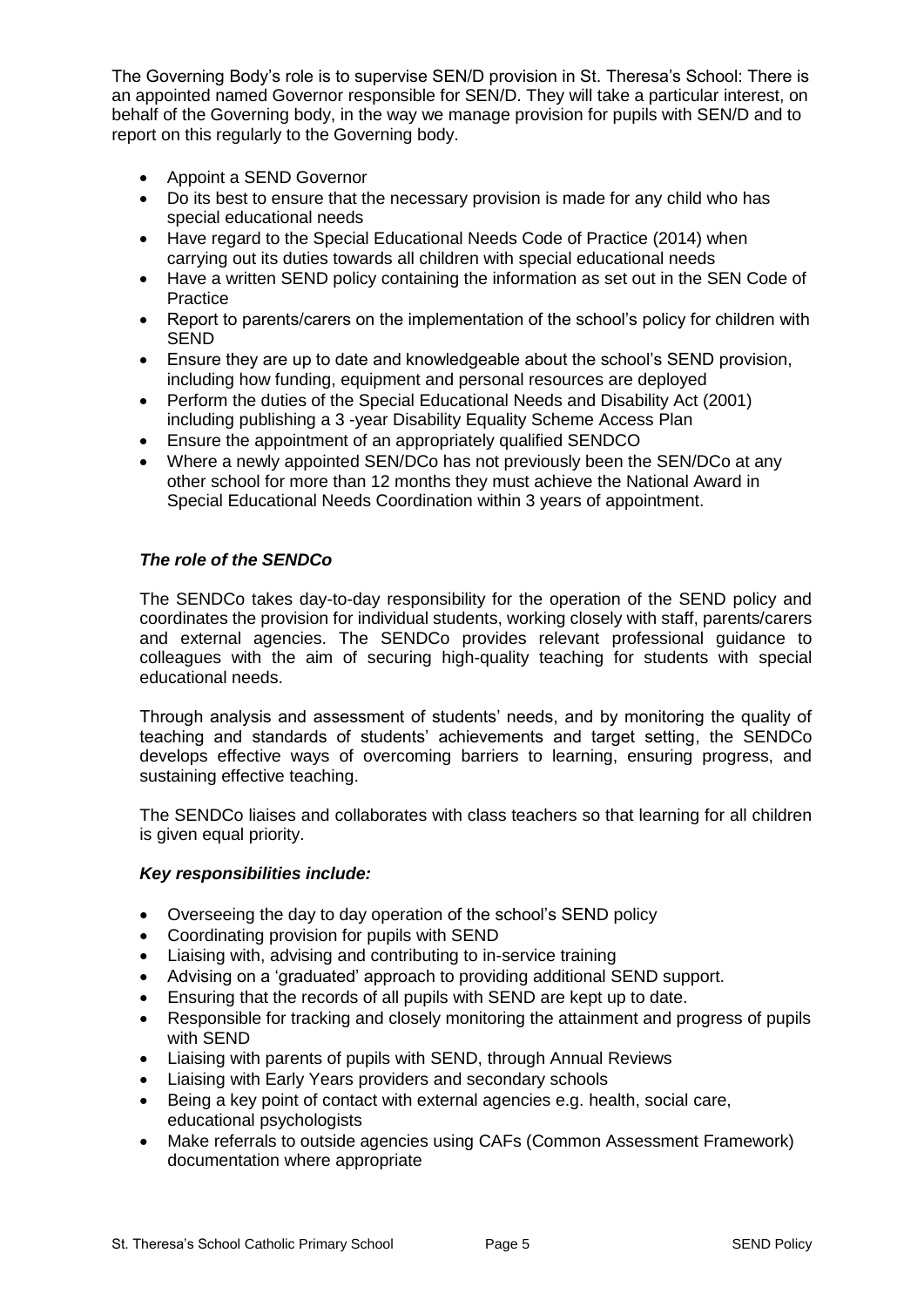- Provide advice to staff supporting, liaising with them and where necessary, supporting the completion of Pupil Passports
- Work alongside staff to assist them in identifying, assessing and planning for children's needs and ensuring that the children make progress
- Organise and manage the Learning Support Assistants (LSA's)
- Attending area SENDCO network meetings and training as appropriate
- Ensure that pupil's voice is heard
- Monitoring, evaluating and reporting on the provision for children with SEND to the Headteacher and governing body
- Is a member of the Senior Leadership team.

#### **The role of the Class Teacher**

The overall responsibility of every child belongs to the class teacher. The class teacher should always be aware of, and involved in, the assessment, monitoring and reviewing of all children in their class, especially those who are Free School Meals (FSM), English as an Additional Language (EAL), and Special Educational Needs (SEN). In line with this, the class teacher should help with planning, be aware of what is taking place in the intervention groups and how the children in their class are progressing.

#### *Key responsibilities include:*

- Being aware of the school's SEND policy and the procedures for identifying, assessing and making provision for students with special educational needs.
- Providing high quality teaching, differentiated for individual students. This includes reviewing and, where necessary, improving, their understanding of strategies to identify and support vulnerable students and their knowledge of all SEND needs.
- Responsibility for the progress and development of all students including those with SEND.

Planning and reviewing support for their pupils with SEND on a graduated basis, in collaboration with parents/carers, the SENDCO and, where appropriate, the pupils themselves.

- Ensure that any student on SEND Support is provided with the required support as outlined in their Pupil Passport and clearly implement this provision in their planning and teaching.
- Learning Support Assistants will liaise with the teachers and SENDCo on planning, on student response, and on progress in order to contribute effectively to the graduated response.
- Work closely with the Learning Support Assistant to oversee and monitor SEND interventions and progress.
- Use whole-school teaching and learning policies and strategies to support students' learning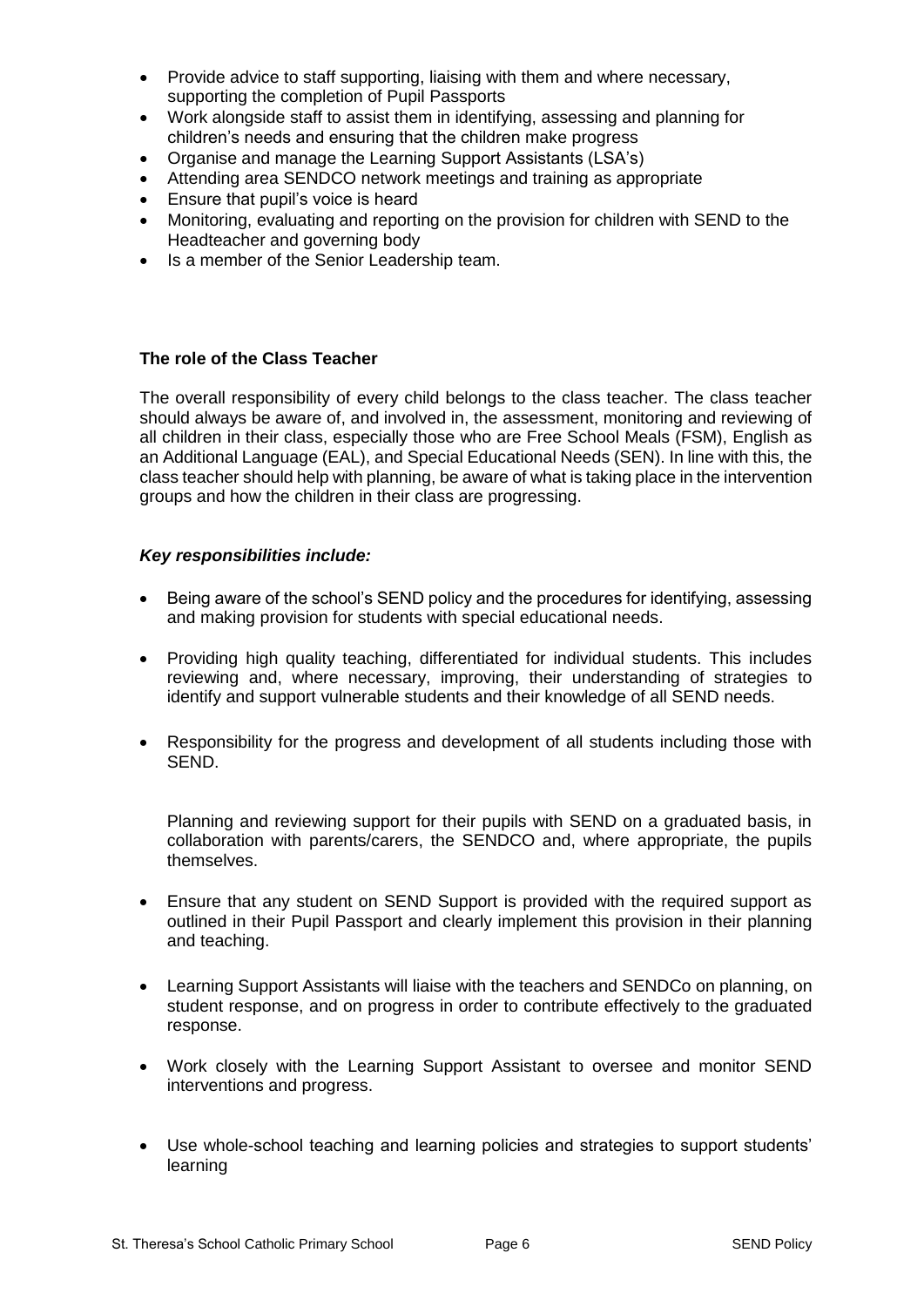- Keep the SENDCO and Headteacher updated with any changes in behaviour, academic developments and causes of concern following the schools referral procedure.
- Undergo relevant and regular training.

#### **The role of the Teaching Assistants**

Teaching Assistants (TAs) or Learning Support Assistants (LSAs) work with individual and small groups and are responsible for providing carefully planned and targeted support. They are to work with class teachers and the SENDCO in maintaining and reviewing PPs for the pupils with whom they work. TAs and LSAs link closely with class teachers. They work under the guidance of teaching staff with either specific pupils who have Education, Health and Care Plans (EHC plans), a Statement of Special Educational Needs or with other pupils identified by the class teacher or SENDCO.

#### *Key responsibilities include:*

- Awareness of the school's procedure for identifying, assessing and providing appropriate provision for pupils with SEN/D.
- Contributing to records of children's progress with the class teacher.
- Following the guidance of the class teacher and SENCO they will keep weekly records Monitor how provision is progressing for individual children and groups
- Ensure that given strategies, visual aids and timetables are fully utilised with the children they are working with.
- Liaise with the class teacher and SENDCo on planning, on pupil voice, and on progress in order to contribute effectively to the graduated response.
- Use whole-school teaching and learning policies and strategies to support students' learning
- Undergo relevant and regular training.

#### **Parent and School Partnership**

We understand the importance of working in close partnership with parents and carers of children with SEND and work hard to ensure good communication with parents. Parents/carers are valued as the people who know their children best and their views and needs are taken into consideration

#### **Parents/carers are also involved in making a positive contribution to the education of their children through:**

- A systematic effort to support parents/carers through periods of transition**,** by clearly explaining all the procedures, paying visits to new settings (internal or external), having interviews with newcomers and making sure that all needs are communicated effectively so that they can be followed up successfully.
- Good communication including telephone, email and face to face conversations, Annual Review meetings and through home school books where these are appropriate. We will meet parents/carers to discuss any questions and/or concerns that they may have about their children's education in our school.
- Parents/carers of pupils with SEND can approach school staff to discuss the progress of their children and to seek information and advice and are also given the space to express concerns and complaints about any issue around their children's provision formally and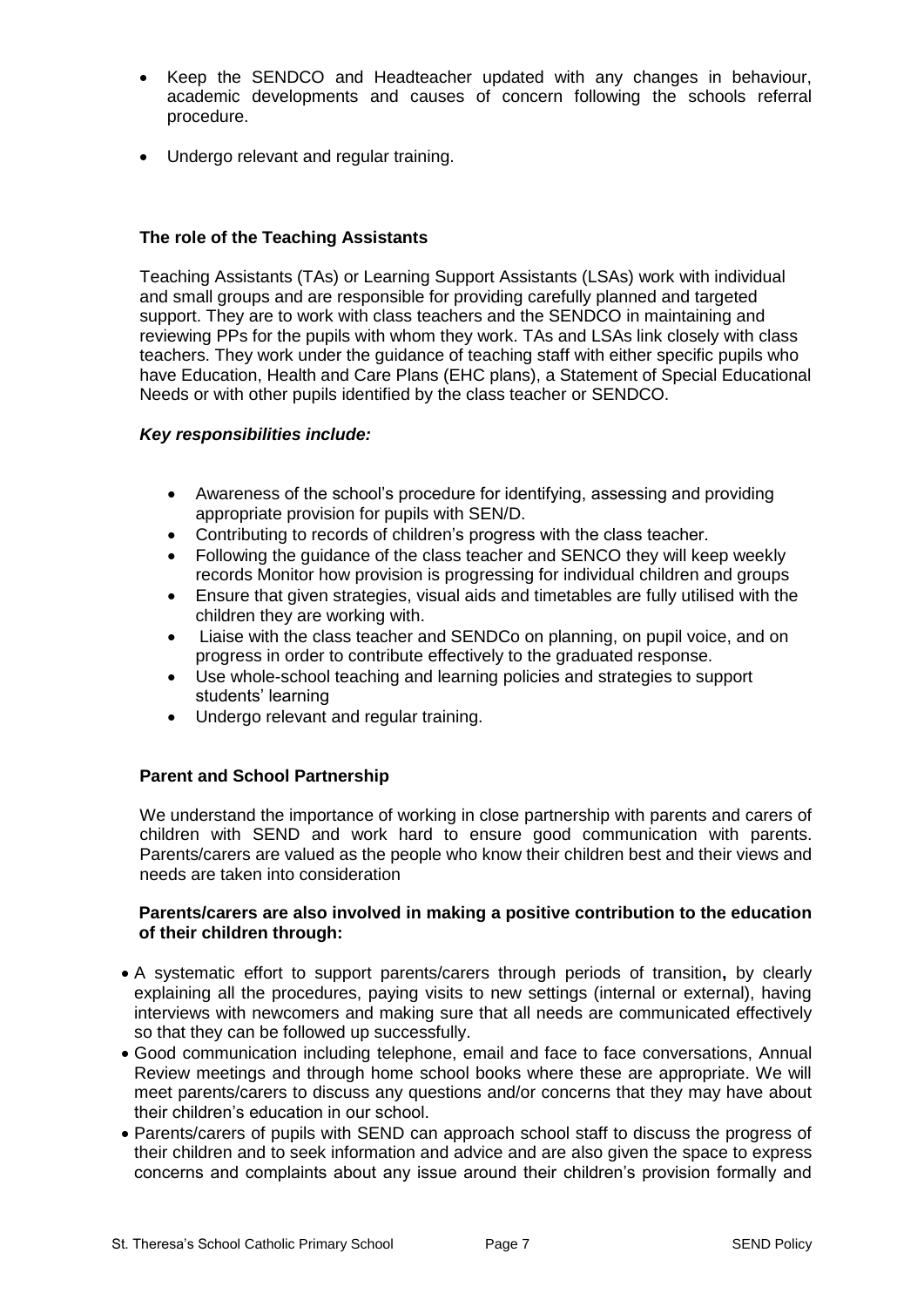informally. The school responds to these concerns by arranging meetings with the stakeholders and possibly external professionals to clarify matters.

- Providing parents with interventions their child/children are involved in.
- Ensuring parents are aware of the support offered by their LEA and school through our 'Local Offer'.

#### **Pupil Participation and Consultation**

The school believes that the best way to find out if a child is happy; feeling safe and taking part in the full life of our community is to hear their voice, especially those most vulnerable. The school will work to ensure that pupils are fully aware of their own needs and the targets in their PPs. We will encourage all pupils to be independent learners and to work towards a positive progression to adulthood from the earliest stage.

The school makes sure that the pupils are listened to and responded to in a number of ways including:

- Clear policies and systems in place to support pupils in expressing any worries or concerns they may have.
- Talking to pupils and/or groups of pupils about their experience of learning
- Inviting pupils to make personal contributions to their Annual Review meetings,
- Encouraging pupils to respond to feedback given through the schools developmental marking.
- Agreeing individual targets with them.
- Zones of Regulation
- Ensuring that safeguarding procedures are strong and staff well trained.
- Partnerships with External Agencies:

#### **Partnerships with External Agencies:**

There are a range of services and organisations that provide support for pupils and families in school. These services will liaise with the school SENDCO, class teacher and the parent/carers over this support and the impact it is having on the child.

We recognise the important contribution that external support services make in assisting to identify, assess, and provide appropriate support for pupils with SEN/D. When it is considered necessary, colleagues from the following support services will be involved:

- Educational Psychologists
- Medical officers
- Speech and Language Therapists
- Physiotherapists
- CAMHs Child Adolescent Mental Health Service Therapists
- Occupational Therapists
- Education Welfare Officer providing attendance support
- Visual Impairment Services
- Social Services, if necessary
- Specialist Teams for visual and hearing impairment, physical disability and autistic advisory teacher
- Barnet Inclusive Education Advisory Team spectrum condition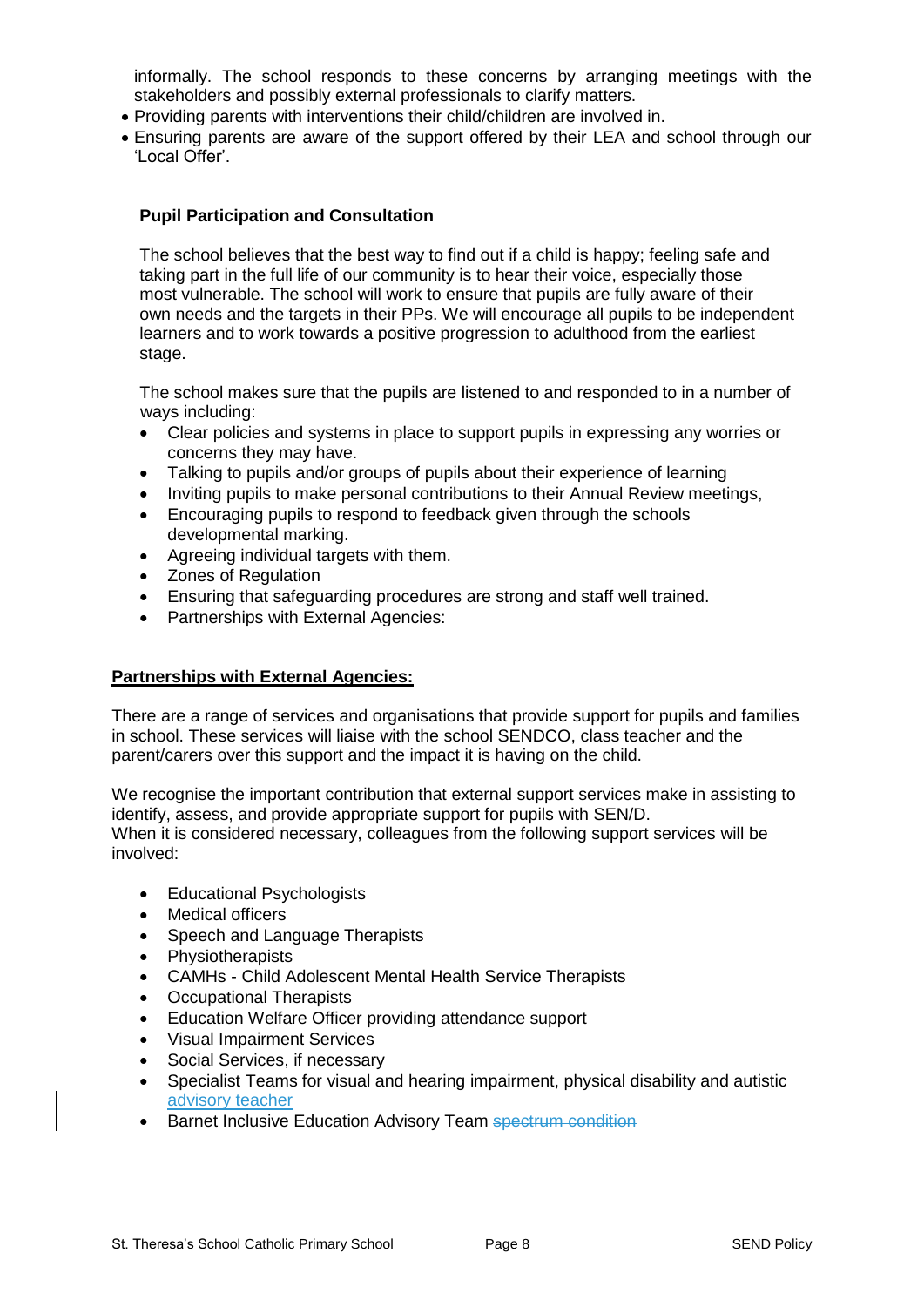#### **5. Inclusion**

#### **4.1 Admission Arrangements**

All of the teachers at St Theresa's are teachers of children with SEND. As such St Theresa's adopts a 'whole school approach' to SEND that involves all staff adhering to a model of good practice using the 'Assess, Plan, Do, Review' model and based on a higher quality teaching response. All staff at the school are committed to identifying and providing for the needs of all children in a wholly inclusive environment. All children with SEND are afforded the same rights as other children in terms of their admission to school. Children with SEND will be admitted on the same basis as all other children provided that with modifications agreed as suitable and with the appropriate advisory unit their needs can be met.

#### **4.2 Facilities**

The main building is on a ground floor level and there is ramp access to the Multipurpose out building. Site modifications, if necessary, will be made if possible. The Governors will endeavour wherever possible to ensure that all new building complies with Disability Access requirements. See accessibility plan and policy on the school website for further information.

#### **15 Supporting Pupils at School with a Medical Condition**

The school recognises that pupils at school with medical conditions should be properly supported so that they have full access to education, including school trips and physical education. Some children with medical conditions may be disabled and where this is the case the school will comply with its duties under the Equality Act 2010.

Some may also have special educational needs (SEN) and may have a EHC plan which brings together health and social care needs, as well as the SEN provision and the SEND Code of Practice 2014 will be followed.

All teaching assistants are first aid trained. Health care plans are shared with all staff to ensure that children's health and safety is maintained. The school is a nut free zone.

#### **6. Training**

We understand the importance of training in special needs, inclusion and disability equality. We recognise that teaching and non-teaching staff will need regular training on aspects of special needs and inclusion in order to update policy and inform practice.

- We keep training needs under review. All staff discuss their individual training needs at Performance Management review meetings annually.
- The Inclusion Leader meets regularly with Teaching Assistants. We hold regular SEND training sessions for all staff. The SENDCO is available for informal discussions during the school day.
- The school regularly sends staff on Local Authority training, balancing the current needs as well as more long-term requirements and the need to build capacity. At times, we also have whole school training on particular issues and we invite members of the Local Authority into school to provide training and support to staff. Staff can request to attend training at any time.
- We also work closely with other professionals such as advisory teachers and therapists which helps to skill staff.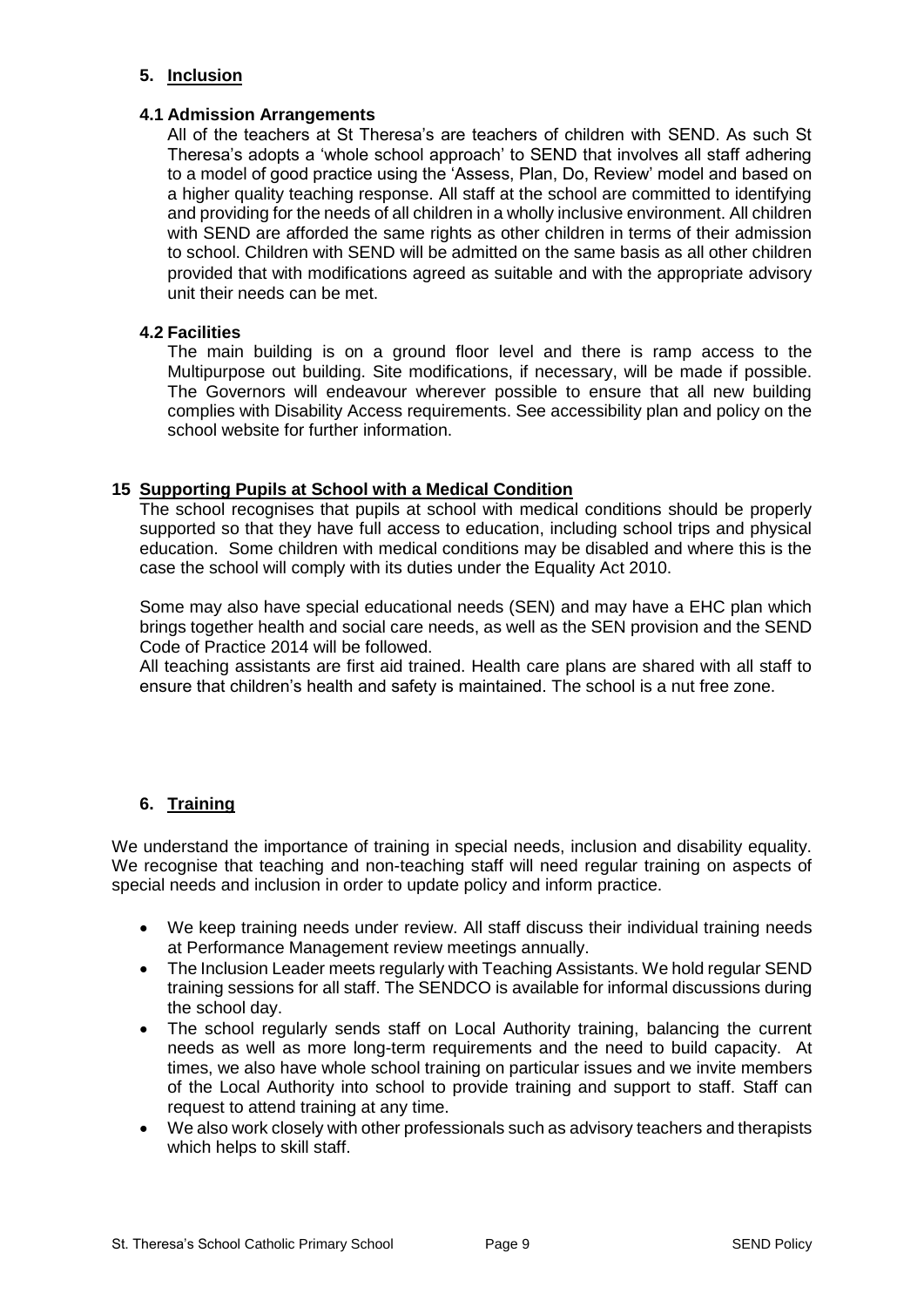- All teachers and support staff undertake induction on taking up a post and this includes time with the SENCo to explain the systems and structures in place around the schools SEND provision and practice to discuss the needs of individual pupils.
- The SENCo regularly attends the Local Authority's (LA) SENCo network meetings in order to keep up to date with local and national updates in SEND.

#### **Allocation of Resources**

The school budget has an allocation for SEND. The Governing Body ensures that resources are allocated to support appropriate provision for all pupils requiring it, and in meeting the objectives set out in this policy. Where necessary the school invests in resources and equipment to support pupils with SEND. This will mainly be from the delegated SEND budget. The staff and SENDCO regularly compile and update a provision map which explains the arrangements for all pupils in the school. This provision map identifies all possible opportunities and interventions that every child could have had access to, if it was felt appropriate. This tracks every child's level of provision and the range of interventions that each child is involved in. It also tracks pupils' progress to ensure provision is well matched to each child's needs

#### **7. Identification of Special Educational Needs**

The school follows the guidance contained in the SEN Code of Practice (2014). This recommends a graduated approach. The Code does not assume that there are rigid categories of special educational need, but recognises that children's needs and requirements may fall within or across four broad areas.

- **•** Communication and interaction
- Cognition and learning
- **Emotional and social development**
- Sensory or physical

St Theresa's will have regard to the SEND Code of Practice 2015 when carrying out its duties towards all students with SEND and ensure that parents/carers are informed that SEND provision is being made for their child. We identify the needs of the whole student in order to establish what provision is required to meet their primary need, not just by the category in which they are placed.

The progress made by all students is regularly monitored and reviewed as part of high quality, differentiated teaching. Where a student is making inadequate progress or falls behind their peers, additional support will be provided under the guidance of the class teacher. This information will be shared with parents as and when appropriate, for example at parents' evening.

Where students continue to make inadequate progress despite support, parental involvement, and high quality teaching, the teacher will seek advice from the SENDCo through the school Referral Form (available to all staff on the shared drive). The SENDCo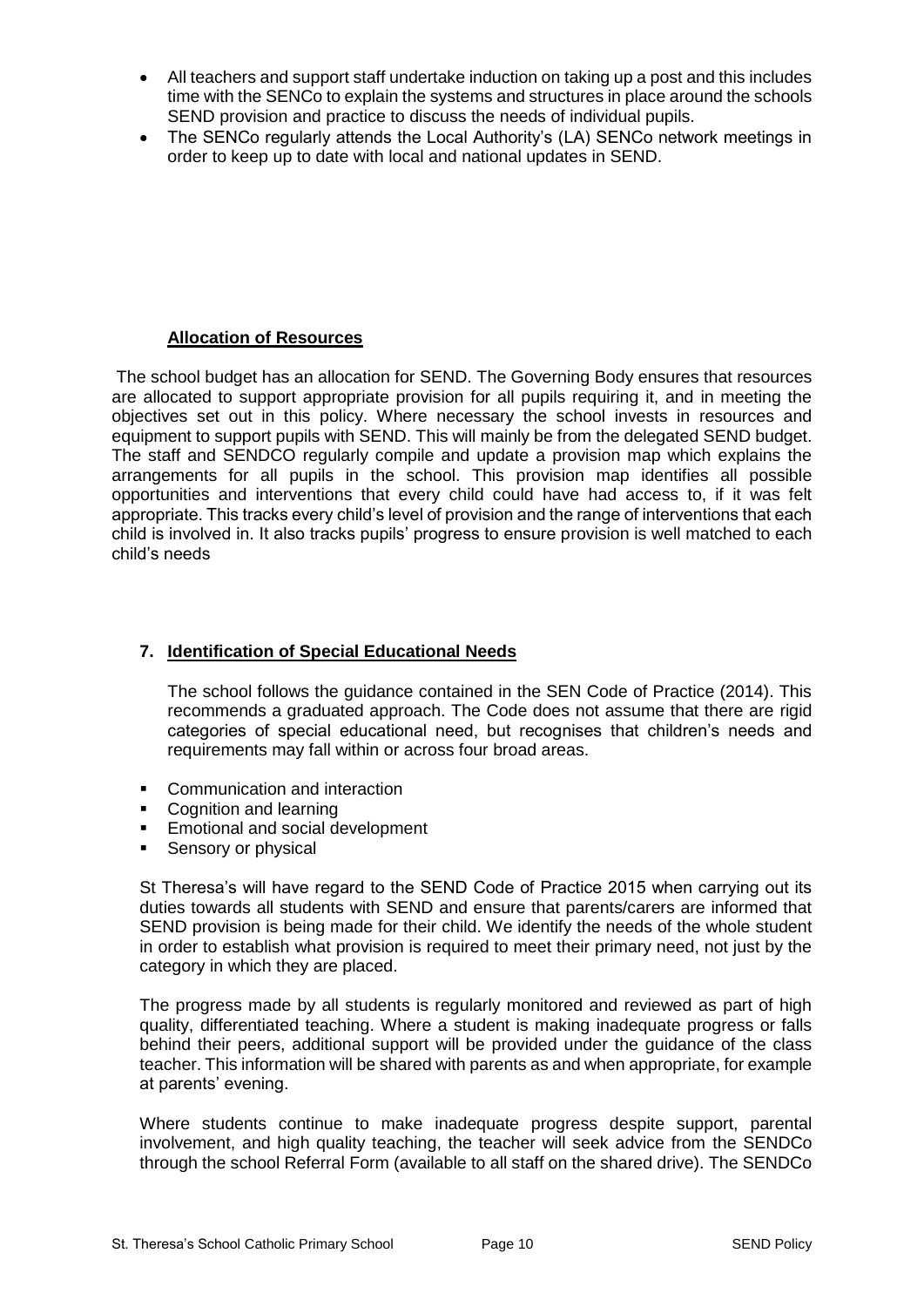will then assess if a student has a significant learning difficulty and agree appropriate support.

Where a student is identified as having SEND, the SENDCo, teacher, and Learning Support Assistants, will take action to support effective learning by removing any barriers and put effective special educational provision in place. They will use the Graduated Approach to monitor students' progress, identify outcomes, and evaluate support and provision.

The school will notify the parents that SEND Support is being offered and share with them the provision that is being put in place. This will be reviewed termly in conjunction with the parents and students. When a student has made sufficient progress in their area of need that they no longer require any provision that is different from or additional to that which is normally available as part of high quality and differentiated teaching, they will no longer be seen as requiring SEND Support. At this point, through discussion and agreement with parents/carers the student will be removed from the school's SEND register. Further details outlined here:

#### **The Graduated Approach**

#### **Assess:**

In identifying a child as needing 'Additional SEN/D Support' the class-teacher, working with the SEN/DCo, should carry out a clear analysis of the pupil's needs. This should draw on the teacher's assessment and experience of the pupil, their previous progress and attainment, as well as information from the school's core approach to pupil progress, attainment, and behaviour. It should also draw on the views and experience of parents, the pupil's own views and, if relevant, advice from external support services.

- In the Early Years assessment is based on observations against age related expectations
- Half termly assessments are used to monitor children's progress
- Progress is monitored termly in Pupil Progress Meetings with the Senior Leadership Team, SENCO and Class Teacher.
- The SENDCO may undertake diagnostic assessments to identify specific areas of difficulty

#### **Plan:**

The teacher and the SEN/DCo should agree in consultation with the parent and the pupil the adjustments, interventions and support to be put in place, as well as the expected impact on progress with a clear date for review. This will be recorded in a Pupil Passport (PP). These plans will include the following information:

- The area of need
- The short term target for the child (two or three at most).
- The teaching strategies to be used.
- The provision to be put in place.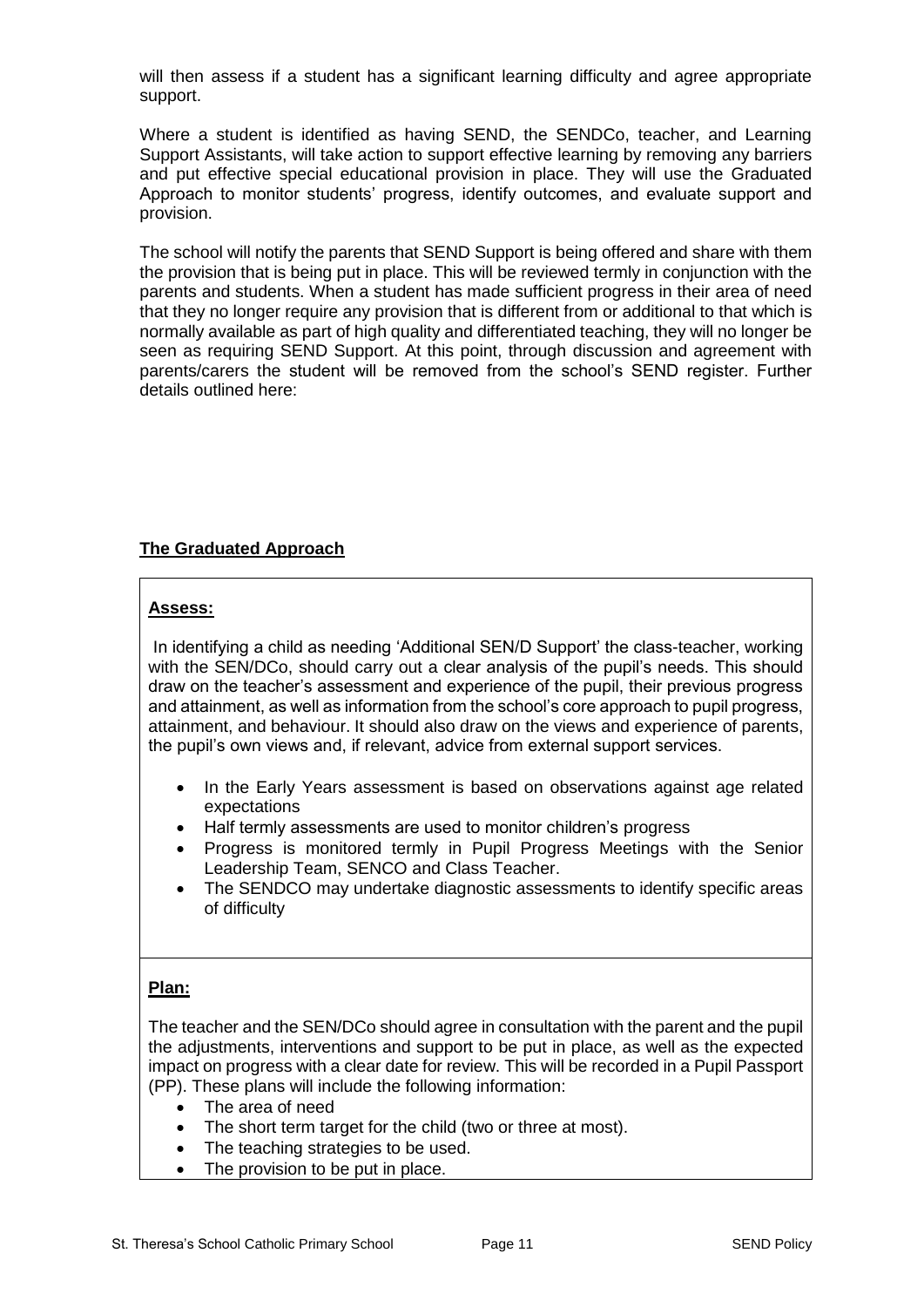When the plan is to be monitored reviewed (once per term).

A copy of the PP will be given to parents/carers and the support and intervention provided will be selected to meet the outcomes identified for the pupil, based on reliable evidence of effectiveness.

#### **Do:**

The class teacher remains responsible for working with the pupil on a daily basis and will work closely with any teaching assistants or specialist staff involved, to plan and assess the impact of support and interventions and how they can be linked to classroom teaching. The SENCO and Inclusion Team will support the class teacher in the further assessment of the pupil's needs, in problem solving and advising on the effective implementation of support where interventions will be:

- recorded on the school and class provision map
- may be delivered in a small group or individually

#### **Review:**

The review will take place on the date previously agreed. This review will evaluate the impact and quality of the support and interventions and include the views of the pupil and their parents/carers. Parents/carers will be given information about the impact of the support and interventions provided, enabling them to be involved with planning the next steps. Where appropriate other agencies will be asked to contribute to this review. This review will feedback into the analysis of the pupil's needs, then the class teacher, working with the SENCO, will revise the support in light of the pupil's progress and development, with decisions on any changes made in consultation with the parents/carers and the pupil. Where there is a sustained period of insufficient or no progress, the school may decide to gain involvement and advice from a specialist or external agency. The school will consult with parents/carers before involving a specialist or external agency

- Support Plans assist class teachers and Teaching Assistants in differentiating the curriculum. Through this varied provision and with high expectations, we aim to maximise progress whatever a child's starting point.
- Termly pupil progress meetings and Support Plan meetings
- Outcome assessments are used and tracking of the impact of interventions are carried out using scaling assessment.

#### **Pupil Passport:**

Individual Support Plans are currently written for all children with a high level of need SEND and for those with an Education, Health and Care Plan. They are written three times a year by the SENDCO and class teacher/class TA in consultation with parents/carers and the young person. Targets are specific, measurable, attainable, relevant and time limited. There is generally a maximum of four targets on a Support Plan. Pupils in one class with similar needs may have a Group Support Plan. Individual Support Plans are kept in the class Inclusion file and on the school's shared drive. These are monitored fortnightly by the class teacher and the Teaching Assistant using scaled scores (see appendix 1.)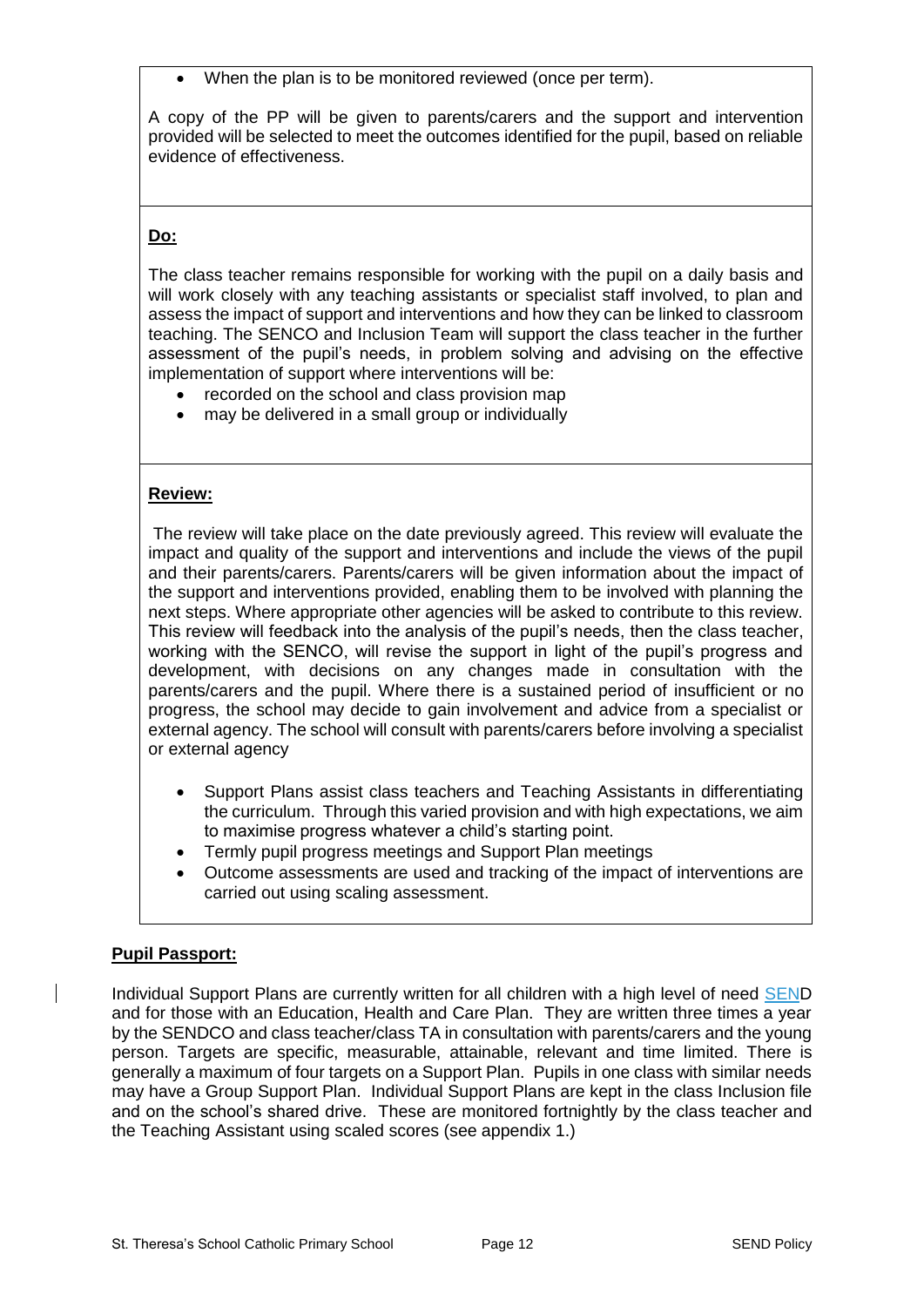If we feel that the child is making adequate progress, he or she may no longer need to receive SEN provision. We consider a child to have made adequate progress when s/he no longer meets our criteria for SEND. We will record this discussion in the Inclusion Records and we will keep these SEND Records for reference in the pupil's office/online file and pass them on when they transfer to another school.

#### **Statutory Assessment of Needs (Education, Health and Care Plan)**

A small number of students whose needs are complex and long term, may require a greater level of support than the school can provide from its own resources. For these students all the evidence from the graduated approach process will be gathered and a request made to the local authority to conduct an Education, Health and Care Needs Assessment. This may result in an Education, Health and Care Plan being provided. St Theresa's will follow the local authority's guidance for this process and involve parents/carers and the child from the beginning. More details for Barnet's EHCP Process can be found here: [https://www.barnet.gov.uk/wwchome/practitioner-guidance/special-educational-needs.](https://www.barnet.gov.uk/wwchome/practitioner-guidance/special-educational-needs) There is also detailed information within the Local Offer of support from Barnet SENDIASS: [https://www.barnet.gov.uk/citizen-home/children-young-people-and](https://www.barnet.gov.uk/citizen-home/children-young-people-and-families/parentalsupport/barnet-send-information-advice-and-support-service/barnet-sendiass-groups.html)[families/parentalsupport/barnet-send-information-advice-and-support-service/barnet](https://www.barnet.gov.uk/citizen-home/children-young-people-and-families/parentalsupport/barnet-send-information-advice-and-support-service/barnet-sendiass-groups.html)[sendiass-groups.html](https://www.barnet.gov.uk/citizen-home/children-young-people-and-families/parentalsupport/barnet-send-information-advice-and-support-service/barnet-sendiass-groups.html)

#### **Monitoring and Evaluation of SEND**

Regular monitoring of the quality of provision for all students, including those students with SEND, follows the school's assessment and monitoring calendar. In addition, the cycle of Assess, Plan, Do and Review ensures that students with SEND have their individual provision reviewed regularly, at least termly. Those with EHCPs will have their Annual Reviews with parents, the SENDCo, and any other relevant professional; all teachers will feed into this and student voice will be at the forefront of the meeting. Additional training, advice and support will be provided to teaching staff where necessary in order to facilitate student progress and to meet student needs.

We will monitor and evaluate the success of our policies for and the progress made by children with SEN using the following:

- **Early Years Foundation Stage Profile**
- Teacher Assessment
- Assessment Files
- Target Setting
- Termly Pupil Progress Meetings
- Termly Outcome Plan reviews
- Previous Attainment
- Parents/Carers comments
- Teacher Assistant comments
- Observations
- Marking
- Work scrutiny
- Outside agencies
- Discussion with pupils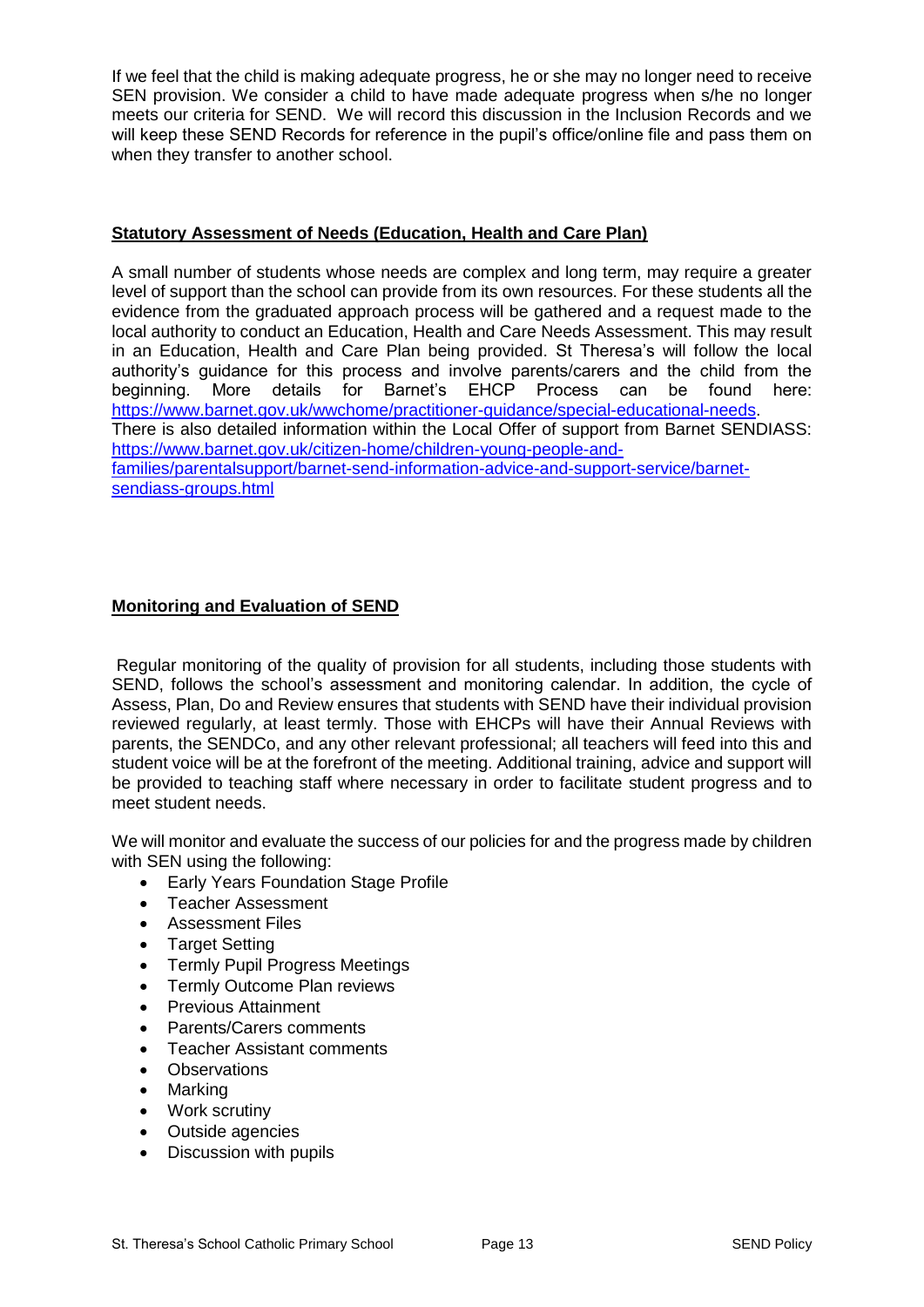#### **Children with specific circumstances**

#### **Looked after children**:

Children at the school who are being accommodated, or who have been taken into care, by the LA are legally defined as being 'looked after' by the LA. The SENDCO is the designated member of staff for looked after children (LAC) though they will not necessarily have SEND. The school recognises that pupils that have SEND are more likely to be 'looked after'.

#### **English as an Additional Language (EAL):**

The school gives particular care to the identification and assessment of the SEN of children whose first language is not English. It is necessary to consider the pupil within the context of their home, culture and community. A lack of competence in English is not equated with learning difficulties. At the same time, when children who have EAL make slow progress, it should not be assumed that their language status is the only reason; they may have learning difficulties. The school looks carefully at all aspects of a pupil's performance in different subjects to establish whether the problems they have in the classroom are due to limitations in their command of the language that is used there or arise from SEND

#### **Transition**

Support for students with SEND includes the planning and preparation at key transitional phases of education.

When children with EHCPs transfer to secondary school or to a special school, the SENDCo and Year 6 teacher invite the SENCo of that school to attend either an Annual Review or Support Plan review. We pass on all the SEND records to the receiving school.

For children with special educational needs who do not have an EHCP, the SENCO will meet with the Y7 transition teacher of the new school to discuss the child's particular needs with this teacher. We pass on all the records to the receiving school.

When a child transfers to another primary school we pass on the SEND records and the SENDCo will, if possible, speak to the teacher with responsibility for SEND at the new school.

We have the following measures for children with SEND transferring year groups:

- SENDco ensures that all records are passed to the next class teacher
- At the hand-over meeting in the summer term the current class teacher shares detailed information with the new class teacher
- We put in place additional strategies for individual children, e.g. extra visits to the new classroom, photo books, buddying with older child/sibling/
- Use of **social stories** for within school transitions change of teacher or TA, etc. during the year (especially for children who work one-to-one with adults)
- We produce profile pages for key children and "How to help me" sheets written by the children.

#### **Storing Information**

Student records and SEND information may be shared with staff working closely with SEND students to enable them to better meet the individual student's needs. Student SEND files are kept in a locked filing cabinet and all electronic information is stored on the